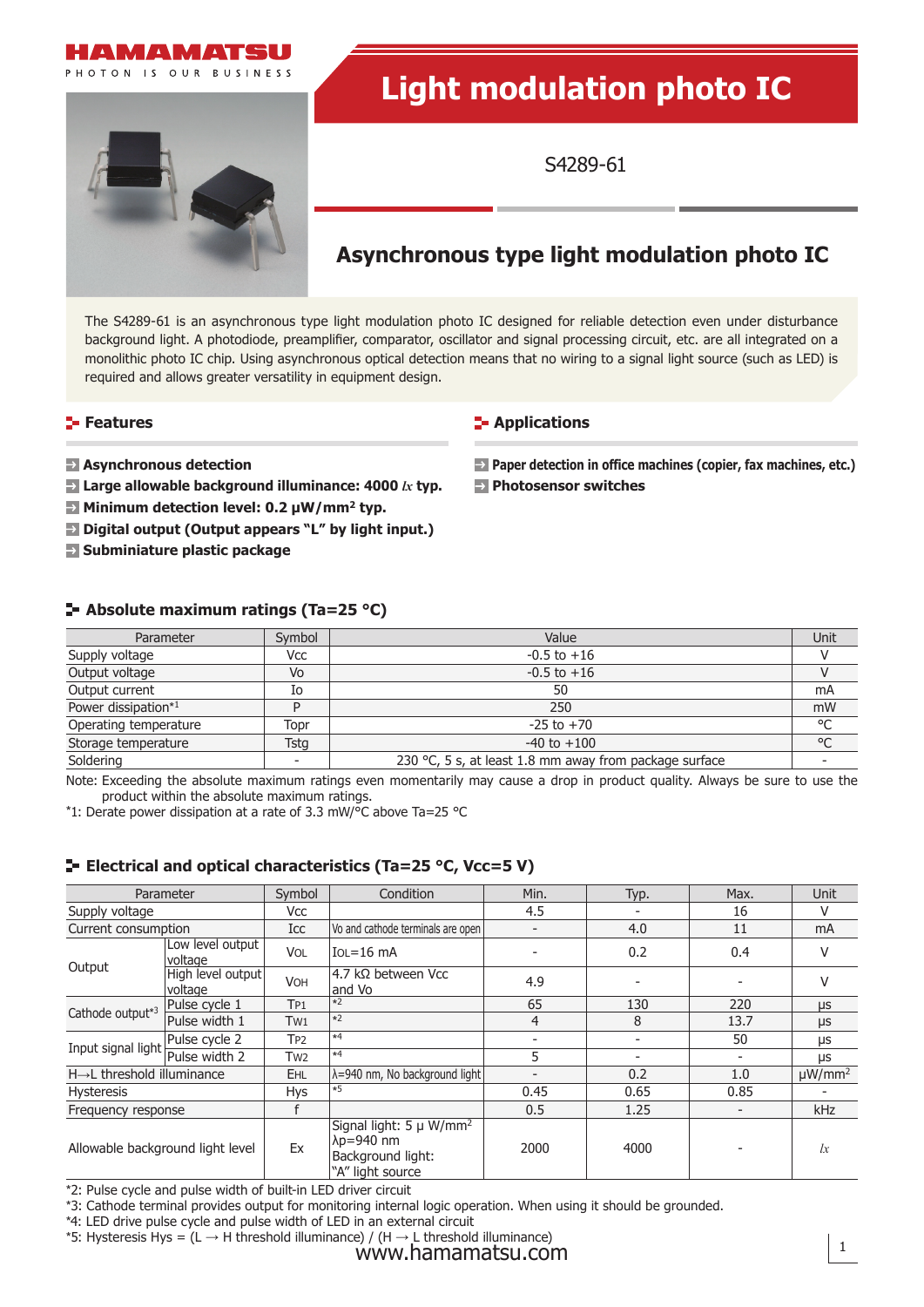## **E-** Cathode terminal output voltage waveform



**F-** Measurement circuit



**C**- Output terminal circuit



**E-** Spectral response (typical example)



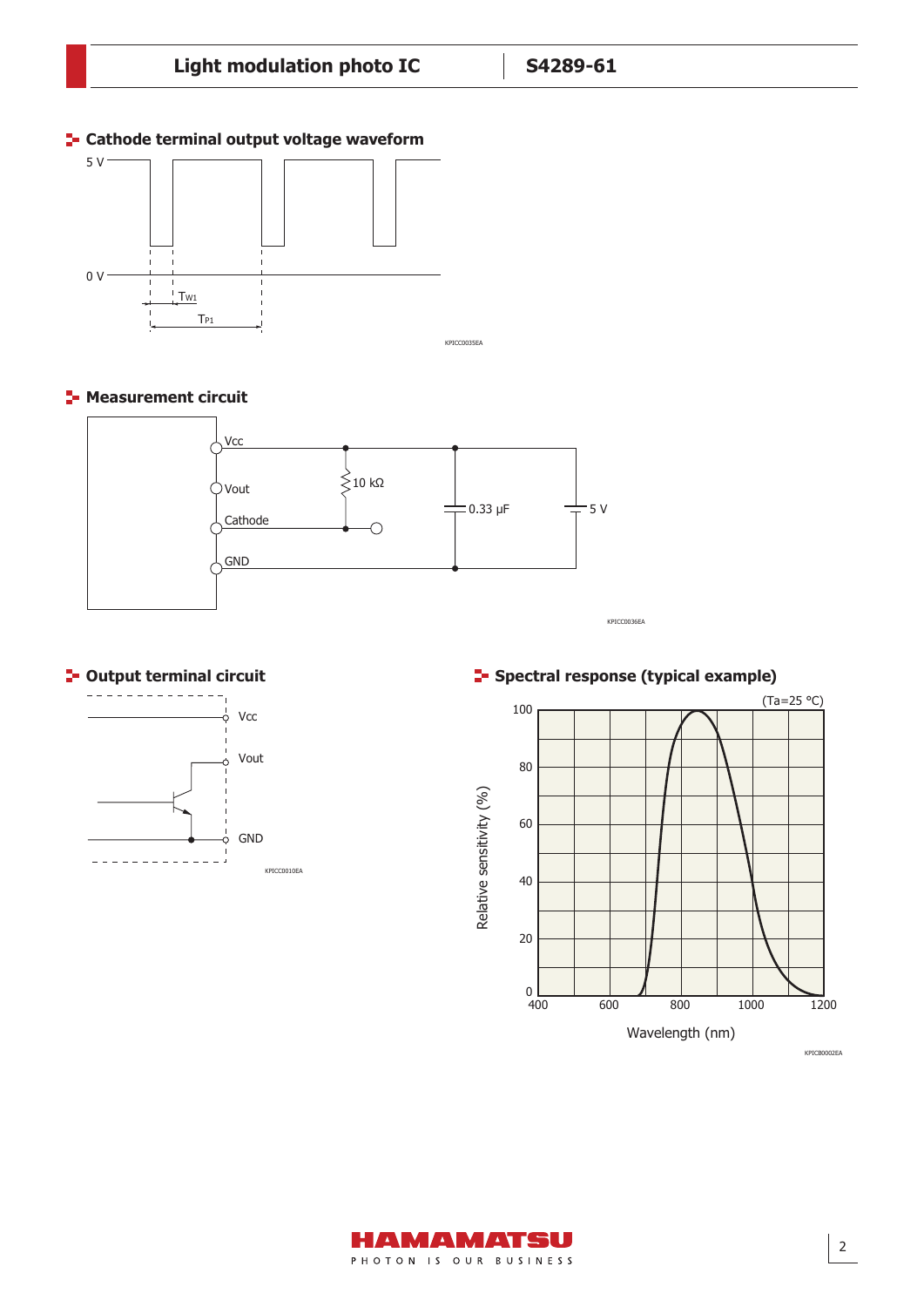

## **Block diagram and internal functions**

#### Truth table

| Input     | Output level |  |  |
|-----------|--------------|--|--|
| Light on  | Low          |  |  |
| Light off | High         |  |  |

KPICC0040EA

(a) Oscillator and timing signal generator

The oscillator produces a reference oscillation output by charging and discharging the built-in capacitor with constant current. The oscillation output is fed to the timing signal generator, which then creates LED drive pulses and various timing pulses for digital signal processing.

(b) Photodiode and preamplifier circuit

The photodiode is formed on the same monolithic chip. A photocurrent generated in the photodiode is converted to a voltage by a preamplifier circuit. The preamplifier circuit uses an AC amplifier to expand the dynamic range versus DC or low-frequency background light, without impairing signal detection sensitivity.

(c) Capacitive coupling, buffer amplifier and reference voltage generator Capacitive coupling removes low-frequency noise and also cancels the DC offset in the preamplifier. The buffer amplifier boosts the signal up to the comparator level, and the reference voltage generator produces a comparator level voltage.

#### (d) Comparator circuit

The comparator circuit has a hysteresis function to prevent chattering caused by small fluctuations in the input light.

(e) Signal processing circuit

The signal processing circuit consists of a digital integrator circuit that eliminates non-continuous, synchronous background light.

(f) Output circuit

This circuit serves as an output buffer for the signal processing circuit and outputs the signal to an external circuit.

Note: The cathode (LED) terminal should be grounded.

## **Precautions**

Synchronous mode acquires signals in synchronization with the LED emission timing. In asynchronous mode, a time window is provided which opens at a certain cycle to acquire signals, and the LED frequency is set so that at least one signal enters the time window while open. Since this time window for signal acquisition is wider when compared with synchronous mode operation, the asynchronous mode is less capable of eliminating disturbance background light at high frequencies or in pulsed form (noise light). However, asynchronous mode has the advantage of not requiring any wiring in order to synchronize the LED with the photo IC. S4289-61 exhibits the same characteristics as S7136 series light modulation photo IC except for synchronous detection. To use S4289- 61, the cathode (LED) terminal should be grounded and the LED operated by an external driver circuit.